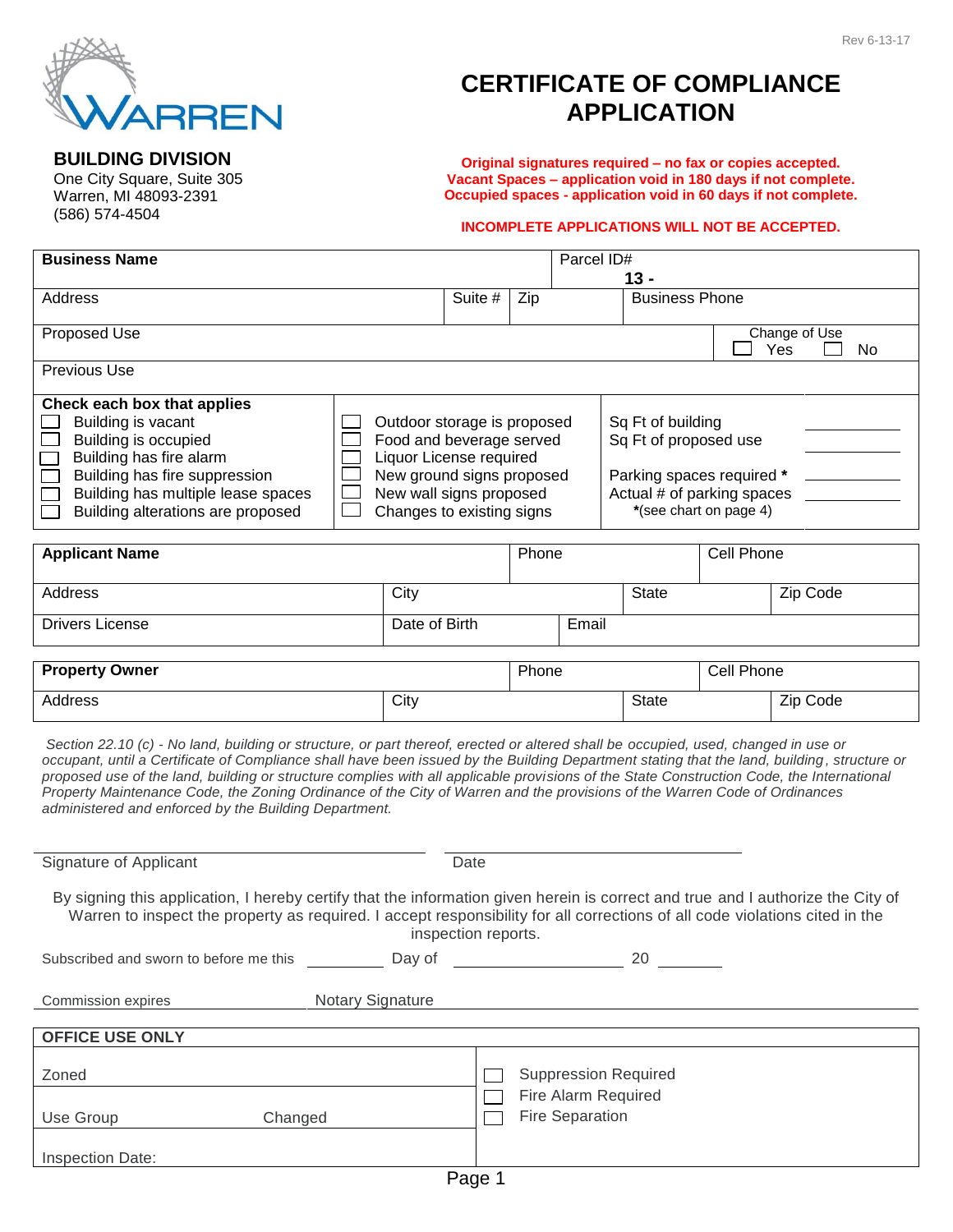

## **PROPERTY OWNER CERTIFICATE OF COMPLIANCE AUTHORIZATION FORM**

**BUILDING DIVISION** One City Square, Suite 305 Warren, MI 48093-2391 (586) 574-4504

I (we):

(Property Owners)

Hereby Authorize:

(Applicant – Person Authorized to sign Application)

To apply for the Certificate of Compliance for the following proposed use(s):

(Description of all uses proposed) \*

Job Location:

(Property Address)

As the property owner or authorized agent, I hereby grant permission to the applicant named above to apply for the Certificate of Compliance for the following proposed Use(s) described above. I authorize the City of Warren to inspect the property as required and I accept responsibility for all corrections of all code violations cited in the inspection reports.

**\* This authorization does not apply to any Medical Marihuana uses on the property.**

(Authorized Signature) (Date)

(Printed Name) (Title)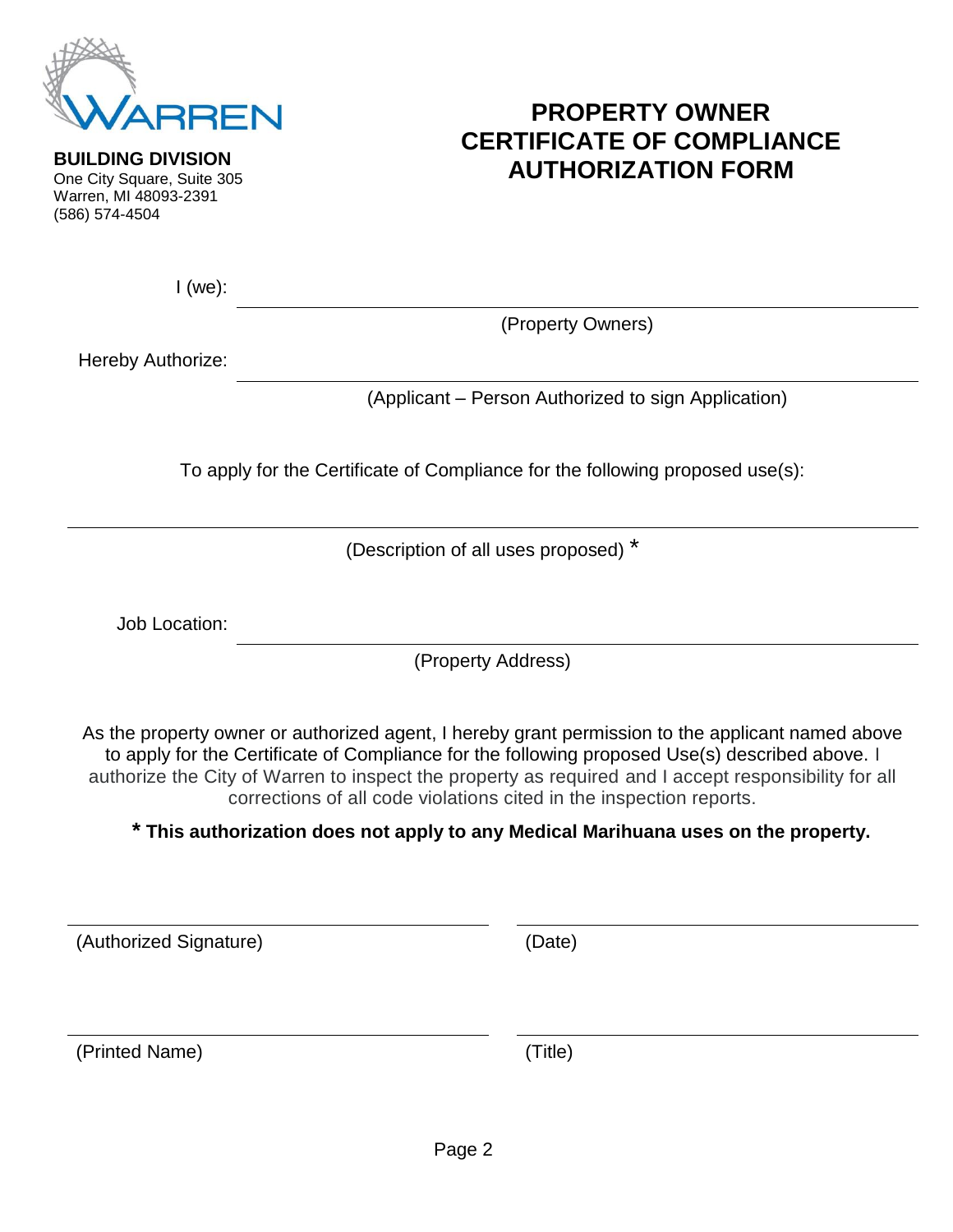The City of Warren, Division of Building and Safety Engineering will soon be making inspection on your property. The purpose of the inspections is to assure the safety of the public, as well as the people who occupy the building.

The following requirements must be met for the inspections:

- Property owner affidavit must be signed and submitted with this application. Exception if applicant is also the property owner.
- Use page 4 of this application to calculate the parking requirements.
- Have someone at the inspection site that is knowledgeable of the proposed use to walk the inspectors around the building. (9:30 a.m. to 4 p.m.)
- Have the building clean of all debris so inspectors can see all ceiling, walls, and floor equipment.
- Have all utilities (water, electric and gas) turned on for inspection.
- Have a ladder on site so inspectors can see above drop ceilings, and also into attic areas.
- If the building has roof top equipment, have a ladder on site so inspectors can gain access to roof.
- If the building has infestation, or rodents, have the property fumigated before the inspections.
- Have the address visible from the street.
- Knox Box required before Certificate of Compliance will be issued per the City of Warren Ordinance Section 13-40.
- Notify the Building Division about any dangerous areas before inspections.
- If building has fire suppression and/or alarms they must be re-certified prior to inspection.
- Fire suppression systems must be fully operational and approved prior to Certificate of Occupancy being issued.
- Alarm systems must be approved prior to Certificate of Compliance being issued.
- If new fire suppression or alarms are required, alarm inspections must be scheduled through the Chief Electrical Inspector two weeks in advance.
- If Engineering permit was issued for required site improvements, notify Engineering Division at 586-759-9300 about completion of the project, request final inspection and release of escrow.
- If you have further questions or concerns, contact the Building Division at 586-574-4504, Monday through Friday, from 8:30 a.m. to 5:00 p.m. Thank you for your cooperation.